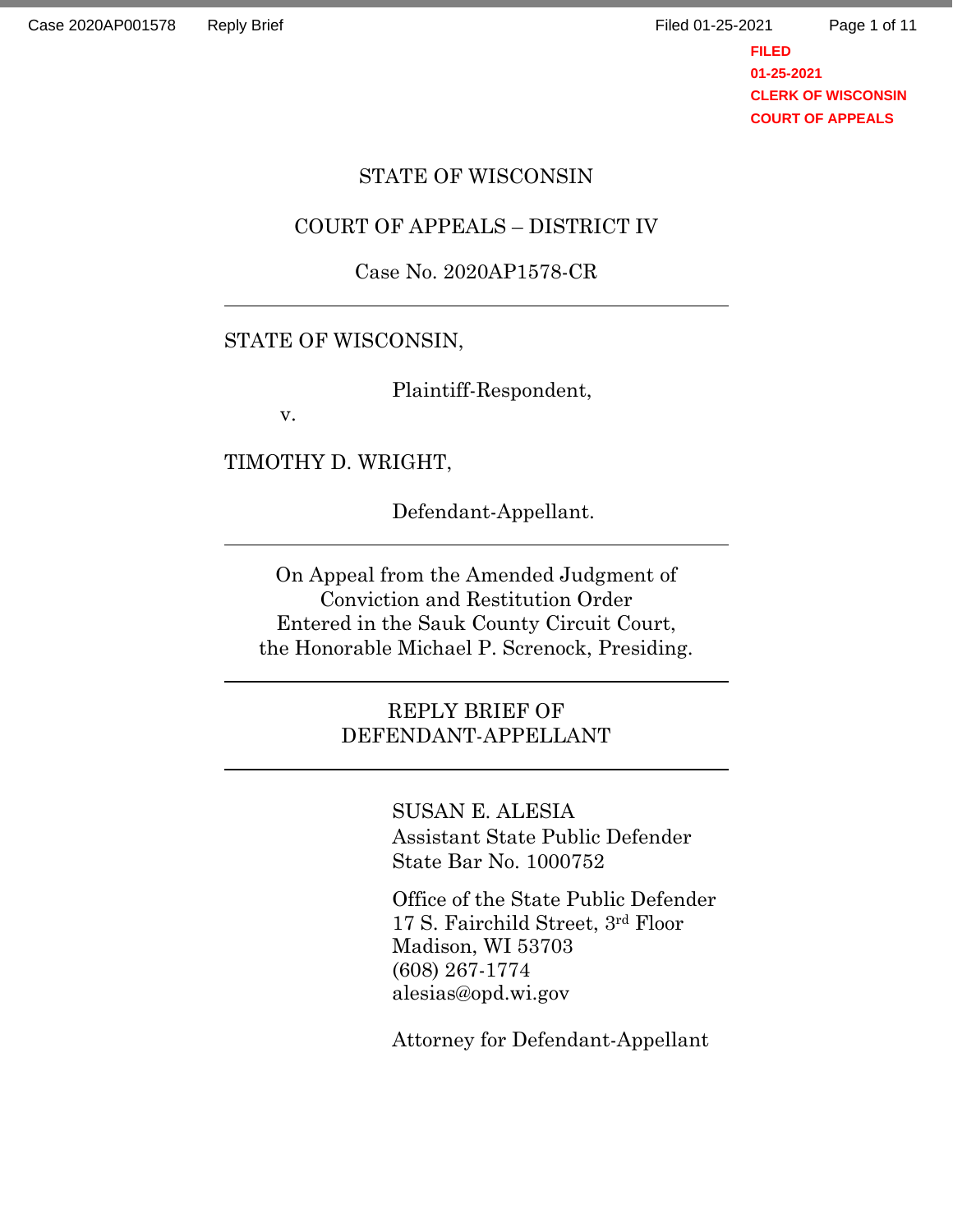## **TABLE OF CONTENTS**

|--|

| Ι. | The \$14,755 restitution order to the<br>corporation was improper because: (1) the<br>individuals who heard Mr. Wright's<br>statements, and not the corporate owner<br>or the resort, were the victims of the<br>disorderly conduct; and (2) the<br>corporation's costs incurred by hiring a<br>24-hour armed guard were not special<br>damages because these costs could not be |
|----|----------------------------------------------------------------------------------------------------------------------------------------------------------------------------------------------------------------------------------------------------------------------------------------------------------------------------------------------------------------------------------|
|    | $A_{\cdot}$<br>Christmas Mountain Village by<br>Bluegreen Vacations was not<br>a<br>victim in<br>this case because the<br>disorderly conduct charges involved<br>Mr. Wright making statements to                                                                                                                                                                                 |
|    | Restitution for a 24-hour armed<br><b>B.</b><br>guard was improper because it was<br>not a special damage that could be                                                                                                                                                                                                                                                          |
| Π. | The evidence presented at the restitution<br>hearing proved that Mr. Wright does not<br>have and will not have the ability to pay                                                                                                                                                                                                                                                |
|    |                                                                                                                                                                                                                                                                                                                                                                                  |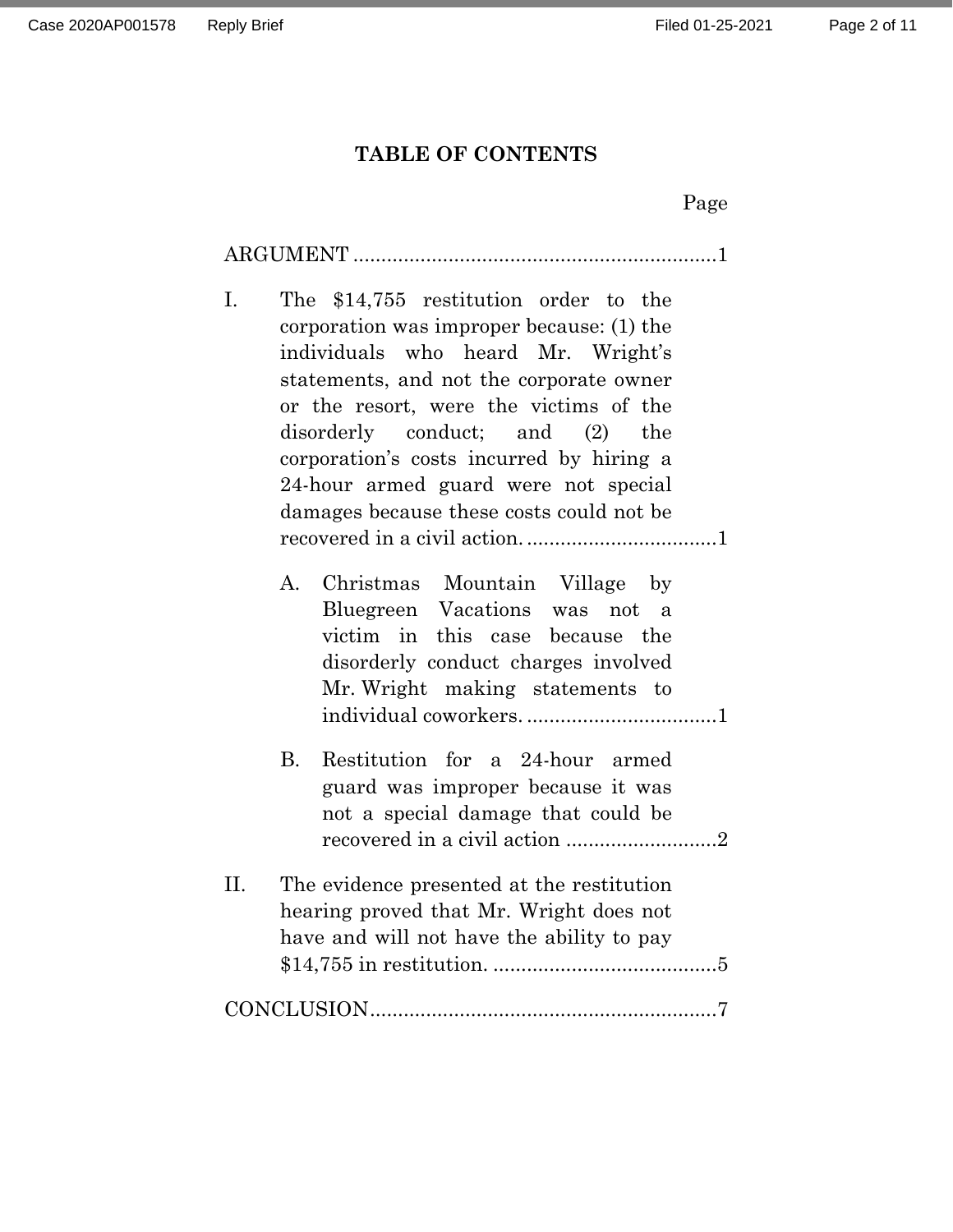### **CASES CITED**

| City of Oshkosh v. Winkler,              |
|------------------------------------------|
| 206 Wis. 2d 538, 557 N.W.2d 464          |
|                                          |
| Prah v. Maretti,                         |
| 108 Wis. 2d 223, 321 N.W.2d 182 (1982) 3 |
| State v. Counihan,                       |
| 2020 WI 12, 390 Wis. 2d 172,             |
|                                          |
| State v. Fernandez,                      |
| 2009 WI 29, 316 Wis. 2d 598,             |
|                                          |
| State v. Markwardt,                      |
| 2007 WI App 242, 306 Wis. 2d 420,        |
|                                          |
| State v. Ndina,                          |
| 2009 WI 21, 315 Wis. 2d 653,             |
|                                          |
| State v. Sweat,                          |
| 208 Wis. 2d 409, 561 N.W.2d 695 (1997) 6 |
|                                          |

## **STATUTES CITED**

# Wisconsin Statutes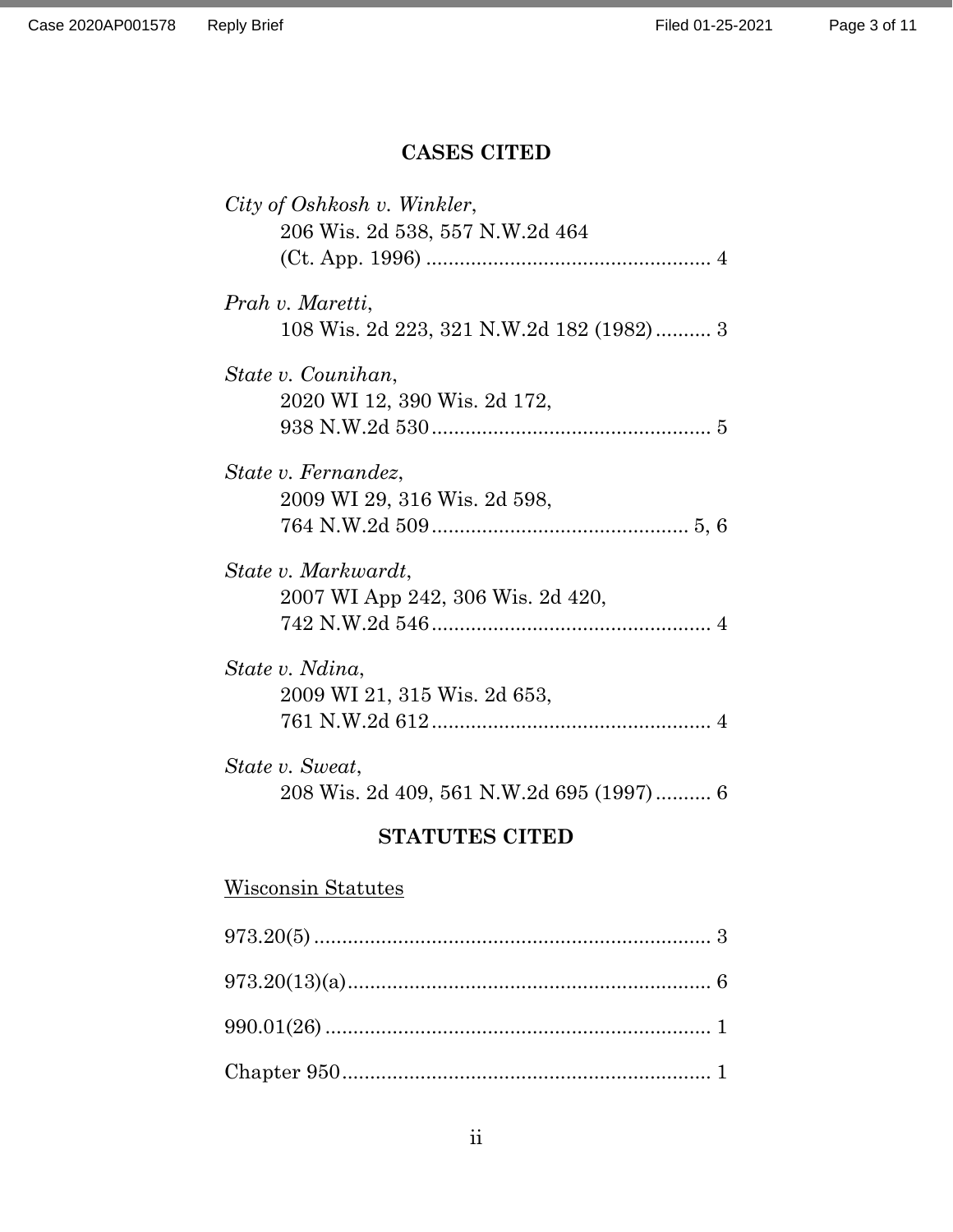### **ARGUMENT**

- I. The \$14,755 restitution order to the corporation was improper because: (1) the individuals who heard Mr. Wright's statements, and not the corporate owner or the resort, were the victims of the disorderly conduct; and (2) the corporation's costs incurred by hiring a 24-hour armed guard were not special damages because these costs could not be recovered in a civil action.
	- A. Christmas Mountain Village by Bluegreen Vacations was not a victim in this case because the disorderly conduct charges involved Mr. Wright making statements to individual coworkers.

<span id="page-3-0"></span>In its brief, the state argues that a corporation can be a victim for the purposes of restitution. To support this claim, the state cites the definition of "person" in Wis. Stat. § 990.01(26) as including "bodies politic or corporate." (State's Brief at 3). This statutory argument was not addressed at the restitution hearing since the state chose not to appear, the general manager of Christmas Mountain Village by Bluegreen Vacations made no legal argument and the circuit court held "I don't think I need to parse out whether a corporation can be a victim for purposes of Chapter 950." (25:28; App. 130).

Regardless, the facts completely undercut the state's victim argument. The state tries, and fails, to link Mr. Wright's statements such as "all of those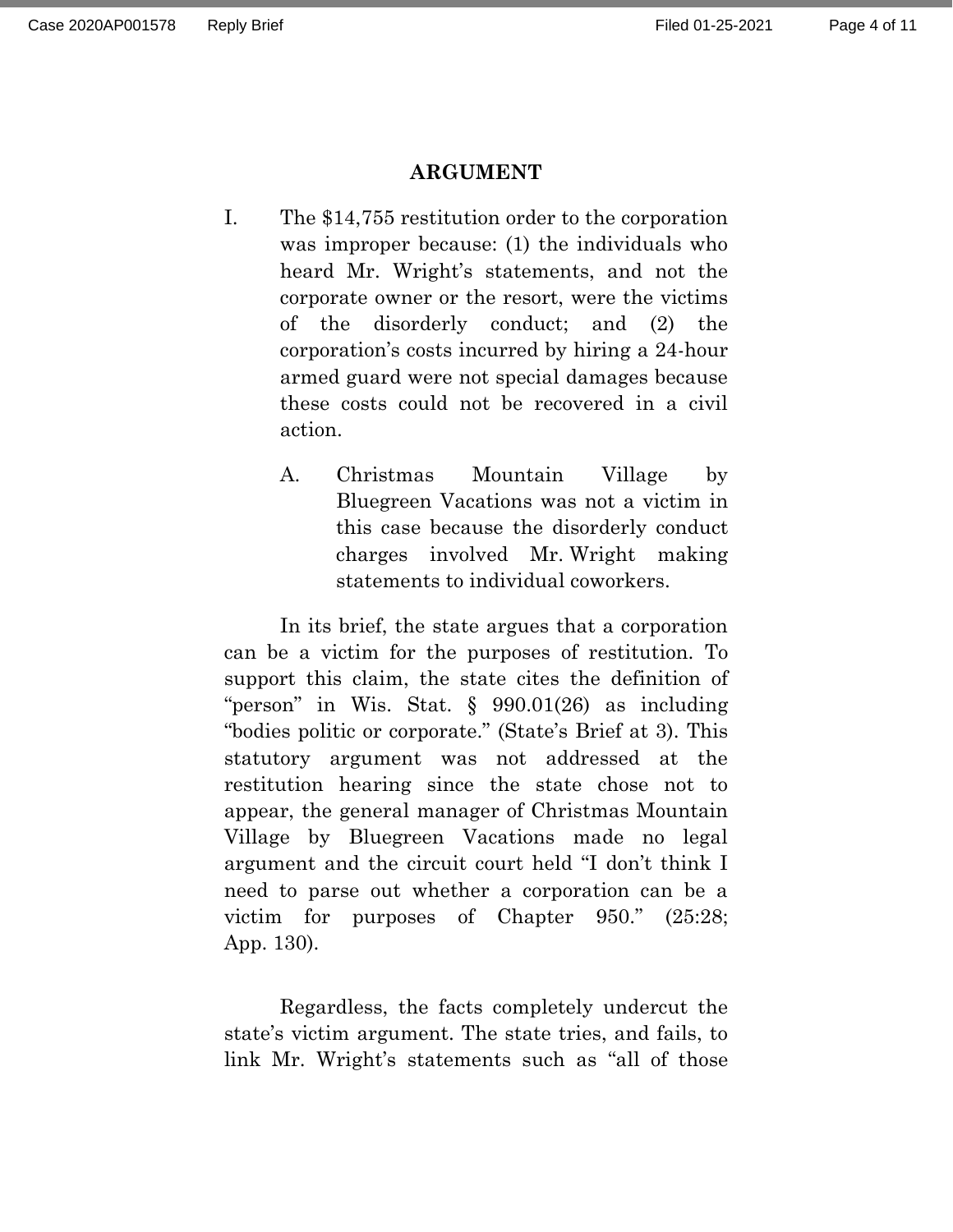fuckers from corporate need to be taken out" to the corporation becoming a victim of the disorderly conduct. (State's Brief at 4). But, as the state acknowledges, the corporate office is in Boca Raton, Florida. Mr. Wright's statements were made in Sauk County, Wisconsin. The 24-hour armed security guard was in Sauk County, Wisconsin. The armed security in Wisconsin in no way protected the Florida corporate office. The state appears to argue that there was a direct threat to "kill individuals at the corporation's home office." (State's Brief at 4). If that is the case, then an armed guard in Wisconsin did not address that perceived threat in any way, shape or form.

Further, the statement to kill or harm was directed at individuals, not at the corporation. Mr. Wright could not "kill" Christmas Mountain Village by Bluegreen Vacations.

The armed guard did not protect the Florida corporation and the statements were not directed at the corporation. Under these facts, Christmas Mountain Village by Bluegreen Vacations is not a victim.

> <span id="page-4-0"></span>B. Restitution for a 24-hour armed guard was improper because it was not a special damage that could be recovered in a civil action.

First, the state argues that restitution to the corporation was recoverable as special damages in an action for private nuisance by intentional conduct. (State's Brief at 6).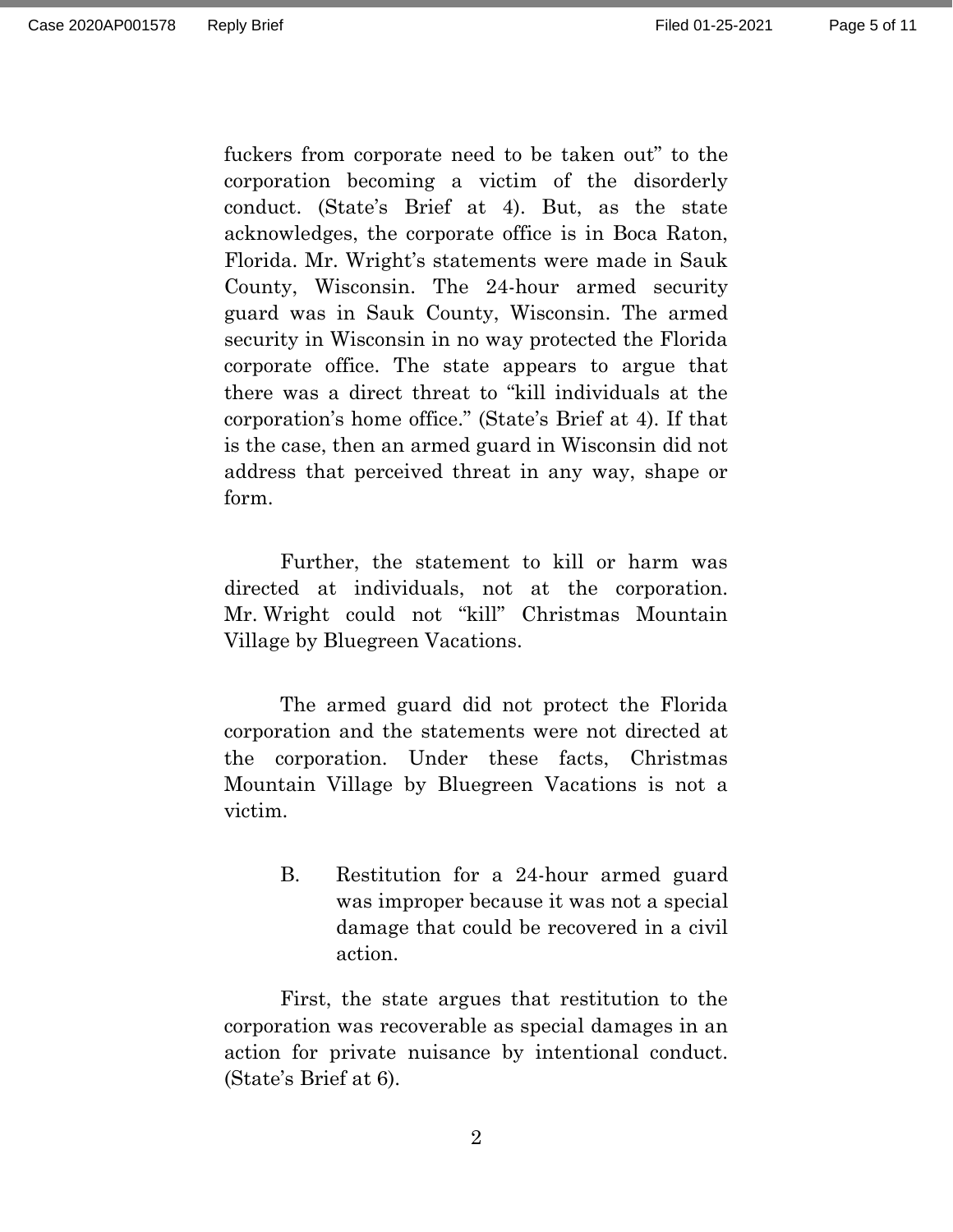The private nuisance doctrine is "traditionally used to adjudicate conflicts between private landowners…" *Prah v. Maretti*, 108 Wis. 2d 223, 238, 321 N.W.2d 182 (1982). While these statements were upsetting, there is no evidence that they interfered with the *use of the land*. This is simply a bad fit; the doctrine clearly was intended to address interference with property and not statements made to individuals.

Further illustrating the ill fit of the nuisance doctrine to the facts in this case is that the corporation is located in Florida and there was no interference with its land in Florida and no actions taken to protect its land in Florida. If the corporation is indeed the victim, it follows that the victim is in Florida.

The state also argues that this claim is forfeited because trial counsel did not raise this argument in the circuit court. (State's Brief at 8-9). The state is wrong. Trial counsel specifically argued that "the restitution being sought is under 973.20(5), special damages, substantiated by evidence in the record, which could be recovered in a civil action against the defendant for his or her conduct in the commission of a crime considered at sentencing." (25:17; App. 119).

Further, defense counsel's argument was cut short by the court:

> Defense counsel: His physical ability to work at this time is questionable. Certainly there's been no testimony as to any dependents. But I think –

> The court: I've got to  $-$  I have a whole family waiting for an adoption hearing.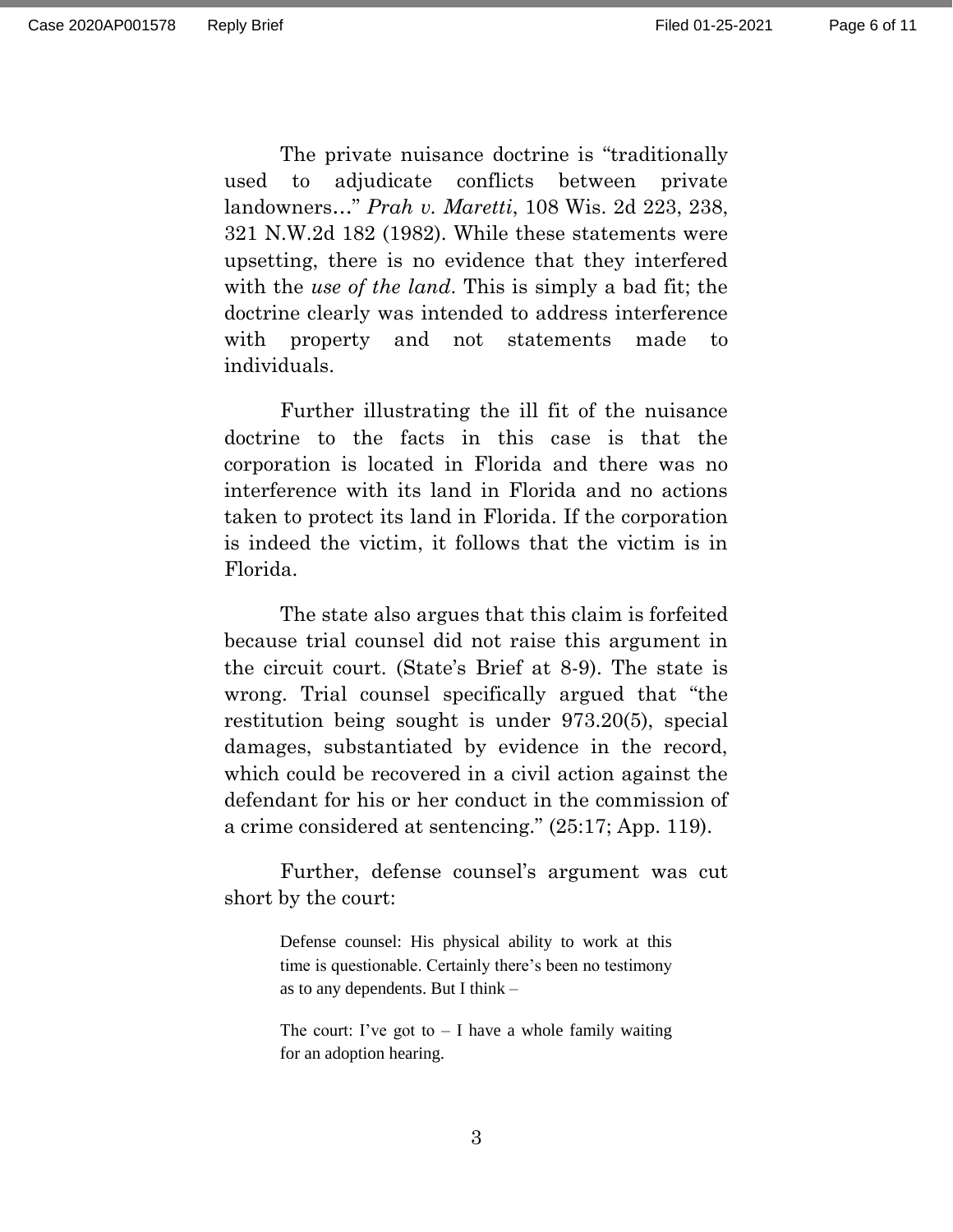Defense counsel: Okay.

The court: We're now eight minutes overdue.

Defense counsel: I apologize, Judge.

(25:25; App. 127).

The purpose of the forfeiture rule is to give the parties and circuit court notice of an issue and an opportunity to address the issue. *State v. Ndina*, 2009 WI 21, ¶30, 315 Wis. 2d 653, 761 N.W.2d 612. Trial counsel noted the civil action issue, thus providing notice. In *State v. Markwardt*, 2007 WI App 242, 306 Wis. 2d 420, 742 N.W.2d 546, the defendant argued that the state's failure to cite case law in its suppression argument deemed the argument waived. The court of appeals disagreed, holding that the citations in the state's appellate brief were not a new argument but merely citation to additional authority. *Id*. at ¶33. Finding that even scant argument is sufficient, the court noted that even a short mention gave the circuit court notice and "if the court had not been comfortable making a ruling because of the limited depth of the State's analysis, it could have simply requested further briefing." *Id*. *See also City of Oshkosh v. Winkler*, 206 Wis. 2d 538, 557 N.W.2d 464 (Ct. App. 1996).

As noted above in Argument A, the state's decision not to appear at the restitution hearing prevented the issue from being challenged or debated in more detail.

Regardless, the forfeiture rule is a rule of judicial administration and a reviewing court may disregard a forfeiture and address the merits of an unpreserved issue. *State v. Counihan*, 2020 WI 12,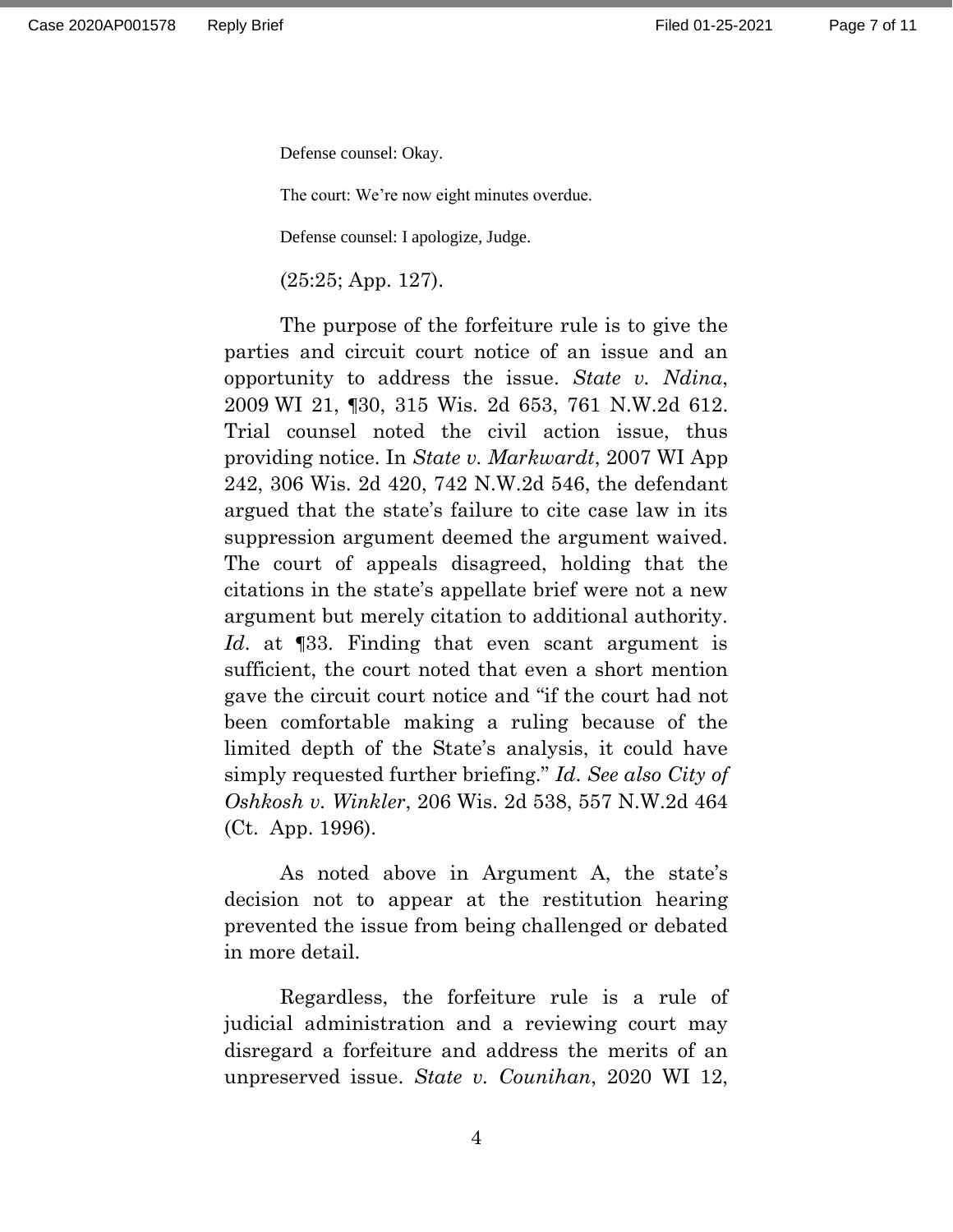¶27, 390 Wis. 2d 172, 938 N.W.2d 530. The question of whether there was a civil action in this case is a question of law that has been briefed by both parties. This court can decide the issue despite the fact that trial counsel did not make an in-depth argument on this point.

<span id="page-7-0"></span>II. The evidence presented at the restitution hearing proved that Mr. Wright does not have and will not have the ability to pay \$14,755 in restitution.

The state concedes that the circuit court failed to make a strong record on the ability to pay issue, noting that the court's statements were not "the most lengthy, full, or robust record that could have been made on the issue" and "the record in this case could have been more fully developed…" (State's Brief at 10, 16).

The state is correct that the record is sparse on the ability to pay ruling. The circuit court appeared to be rushed and that may have led to the limited findings.

The circuit court did find that Mr. Wright "currently does not have the ability to pay." (25:29; App. 131). This is an obvious conclusion, as Mr. Wright showed he was unemployed, his only income was \$960 per month in social security while his expenses were \$800-900 per month, he had significant health issues and \$10,000 in debt. (25:13- 15; App. 115-117).

The state, again, chose not to appear at the restitution hearing and raises these arguments for the first time on appeal. Relying on *State v. Fernandez*, 2009 WI 29, 316 Wis. 2d 598, 764 N.W.2d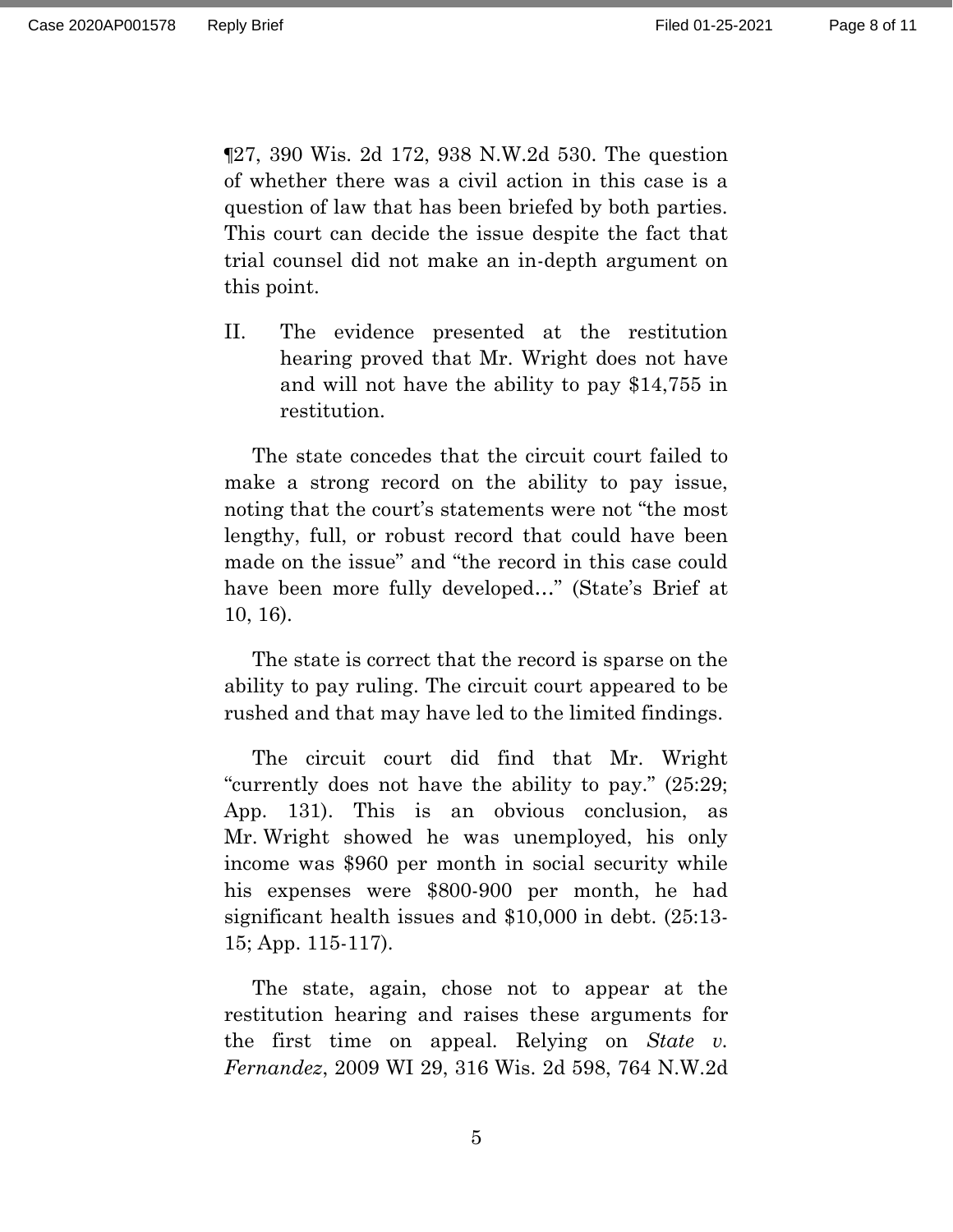509, the state argues that despite the circuit court's deficient ruling and Mr. Wright's obvious financial limitations, there was no error because the overall amount ordered and the installment amount ordered were less than what was ordered in *Fernandez*. (State's Brief at 13).

This ignores the purpose of Wis. Stat. § 973.20(13)(a), which mandates that circuit courts consider a defendant's limited ability to pay when determining restitution. The circuit court failed to consider the factors in Wis. Stat. § 973.20(13)(a) and that erroneous exercise of discretion cannot be saved simply because the restitution amount was less than the amount imposed in *Fernandez*.

Additionally, the circuit court's erroneous exercise of discretion in determining restitution contradicts one of the purposes of restitution: rehabilitation of the defendant. In this case, ordering full restitution trivializes the importance of rehabilitation of Mr. Wright. The purpose of restitution is two-fold: (1) to make the victim whole; and (2) rehabilitating the defendant. *State v. Sweat*, 208 Wis. 2d 409, ¶21, 561 N.W.2d 695 (1997). Mr. Wright contends that while \$14,755 might make the Florida corporation Christmas Mountain Village by Bluegreen Vacations whole, it will not rehabilitate Mr. Wright. In fact, by setting the amount so high as to be unachievable, the circuit court has inadvertently minimized the importance of paying restitution. Because Mr. Wright cannot pay the \$14,755, the circuit court has implicitly set him up to fail which defeats the purpose of rehabilitation.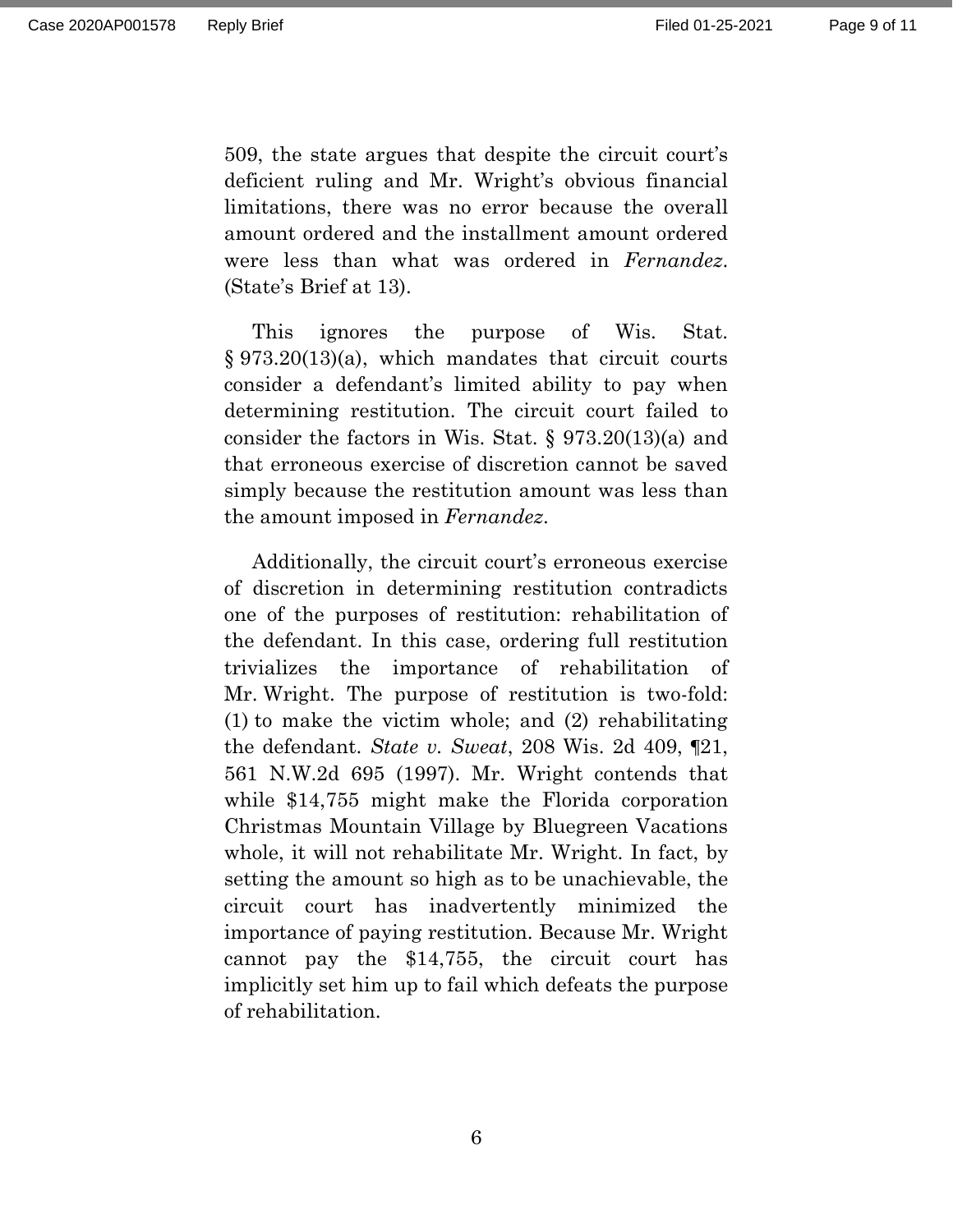### **CONCLUSION**

<span id="page-9-0"></span>For these reasons, as well as those set forth in the brief-in-chief, Mr. Wright respectfully requests that this court vacate the restitution and remand for the circuit court to enter an amended judgment of conviction deleting the \$14,755 in restitution.

Dated this 22nd day of January, 2021.

Respectfully submitted,

SUSAN E. ALESIA Assistant State Public Defender State Bar No. 1000752

\_\_\_\_\_\_\_\_\_\_\_\_\_\_\_\_\_\_\_\_\_\_\_\_\_\_\_\_\_\_

Office of the State Public Defender 17 S. Fairchild Street, 3rd Floor Madison, WI 53703 (608) 267-1774 alesias@opd.wi.gov

Attorney for Defendant-Appellant